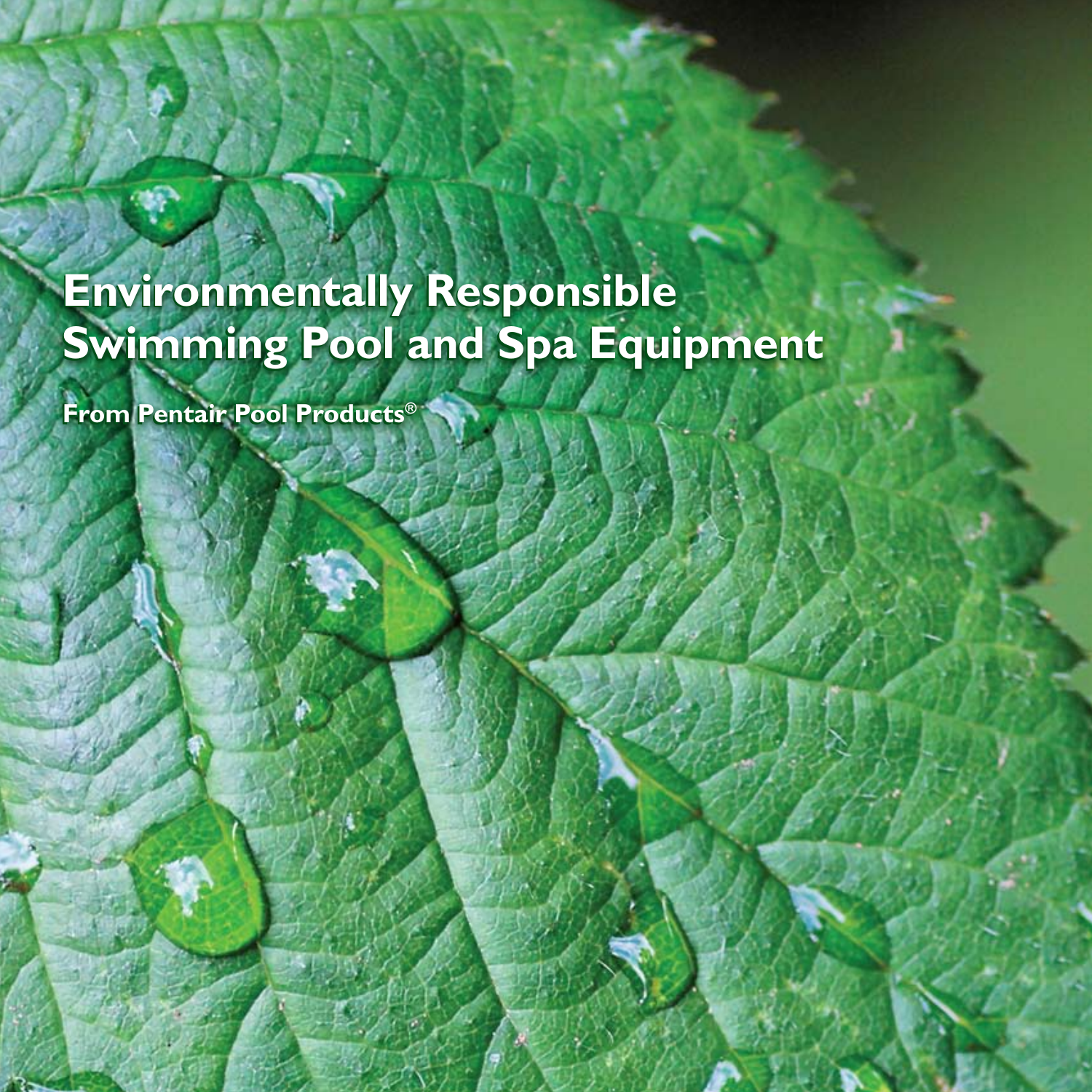### Eco Select™ Brand

#### **Eco-Friendly Equipment for Pools and Spas**

As the global leader in pool and spa equipment, Pentair Water Pool and Spa® has made a strong commitment to develop and offer the most environmentally responsible products available. The Eco Select<sup>™</sup> brand is the keystone of this green program to meet the dual objectives of a growing number of pool owners—to save money and make more eco-friendly choices.

It starts with product development. We have dedicated senior staff whose sole mission is to assure that new and re-engineered products are the most eco-friendly and economically attractive on the market.

You'll see the Eco Select brand associated with existing products and systems that already meet these objectives. These products save energy, conserve water, reduce noise, or otherwise contribute to a more environmentally responsible pool equipment system. In every case, a product that earns the Eco Select brand is clearly our "greenest" and most efficient choice. The rest of this booklet will introduce you to the products that have earned the Eco Select brand.

We hope you'll join us in embracing more eco-friendly poolscapes by choosing Eco Select products for your swimming pool. If you have any questions, please contact your pool builder or local Pentair Pool Products pool and spa equipment dealer.

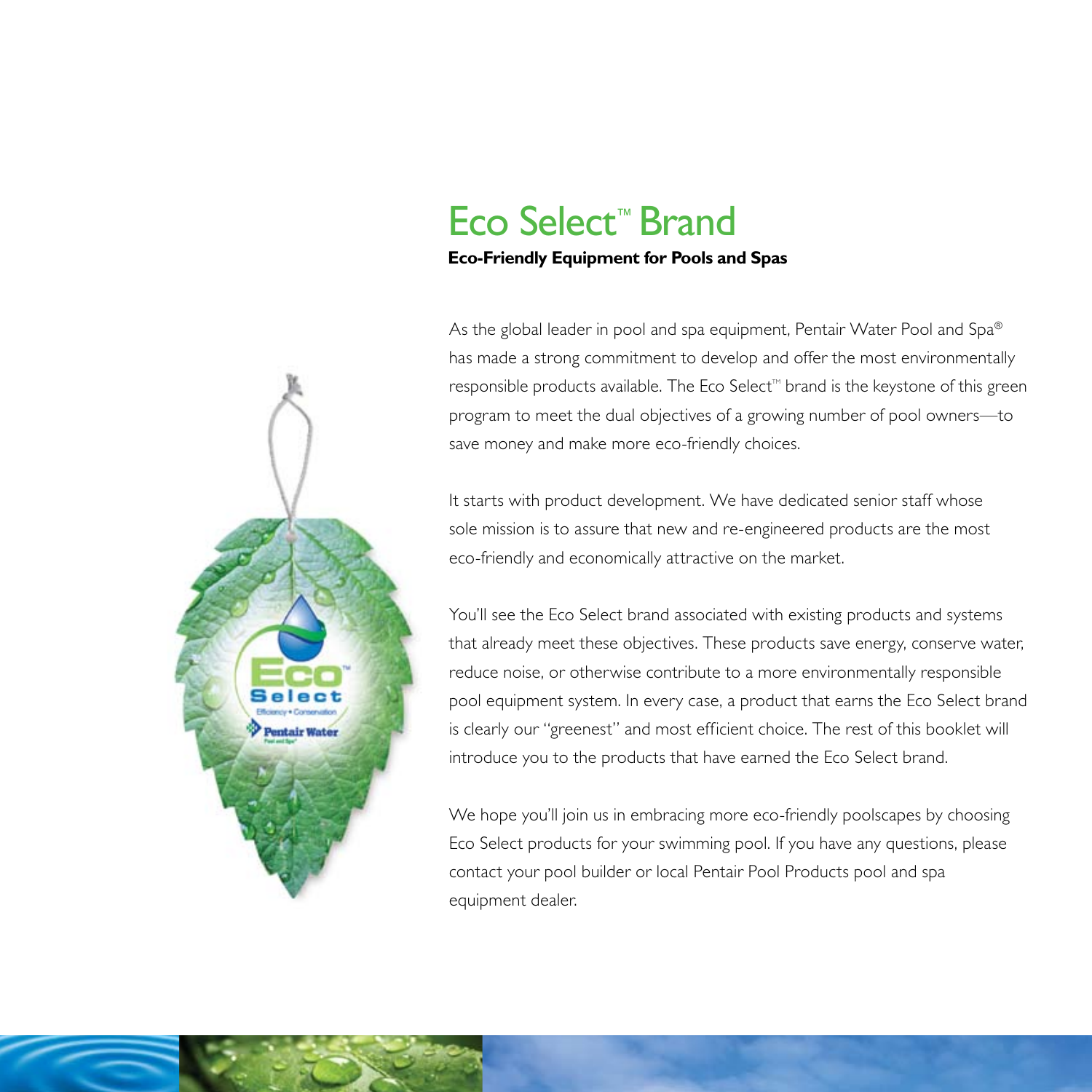



#### **Quick Reference Guide to Eco Select™ Branded Products**

Check marks  $(\checkmark)$  indicate direct contributions to reduce environmental impact and plùs s $\left( +\right)$  indicate indirect contributions.

|                                               | <b>Reduce</b><br><b>Energy Use</b> | Reduce<br>Water Use <sup>1</sup> | <b>Quiet</b><br>Operation <sup>2</sup> | Long<br>Lasting <sup>3</sup> | Low<br>NOx <sup>4</sup> | Non-Ozone<br><b>Depleting</b><br>Refrigerant <sup>5</sup> |
|-----------------------------------------------|------------------------------------|----------------------------------|----------------------------------------|------------------------------|-------------------------|-----------------------------------------------------------|
| IntelliFlo <sup>®</sup> vF Pumps              | ✓                                  |                                  | J                                      | $\checkmark$                 |                         |                                                           |
| IntelliFlo <sup>®</sup> vs-3050 Pumps         | ✓                                  |                                  | ✓                                      | $\checkmark$                 |                         |                                                           |
| IntelliFlo <sup>®</sup> vs+svrs Pumps         | ✓                                  |                                  | ✓                                      | ✓                            |                         |                                                           |
| MasterTemp <sup>®</sup> Heaters               | ✓                                  |                                  | √                                      | ✓                            | ✓                       |                                                           |
| UltraTemp <sup>®</sup> Heat Pumps             | ✓                                  |                                  |                                        | ✓                            |                         | $\checkmark$                                              |
| IntelliBrite® LED Lighting                    | ✓                                  |                                  |                                        | ✓                            |                         |                                                           |
| IntelliChlor® Chlorine Generator              | $\ddot{}$                          |                                  |                                        | $\checkmark$                 |                         |                                                           |
| Quad D.E. <sup>®</sup> Filters                | $+$                                | ✓                                |                                        | ✓                            |                         |                                                           |
| Clean & Clear <sup>®</sup> Plus Filters       | ÷                                  | ✓                                |                                        | ✓                            |                         |                                                           |
| EasyTouch <sup>®</sup> Automation             | $+$                                |                                  |                                        | ✓                            |                         |                                                           |
| IntelliTouch <sup>®</sup> Automation          | ÷                                  |                                  |                                        | ✓                            |                         |                                                           |
| SunTouch <sup>®</sup> Automation              | $+$                                |                                  |                                        | ✓                            |                         |                                                           |
| Kreepy Krauly® Legend® II Automatic Cleaner + |                                    |                                  | ✓                                      | ✓                            |                         |                                                           |
| Kreepy Krauly® Prowler® Robotic Cleaners      | $+$                                |                                  |                                        | ✓                            |                         |                                                           |

 $1$  The average backwash uses between 250 to 1,000 gallons of water, without completely cleaning the filter.  $\rm H_2OUSE$ , www.h2ouse.org

2 Increasingly, local governments are passing noise ordinances which directly affect pool equipment. In addition, equipment noise reduces opportunities for peaceful pool enjoyment. Noise Pollution Clearing House, www.nonoise.org

3 Products that have a longer service life need to be replaced less often, reducing the impact of waste management and natural resources required for production and transportation.

4 Nitrogen oxide (NOx) emissions are primary contributors to smog and acid rain.

5 R-410A refrigerant does not contribute to ozone depletion. Federal law will prohibit the use of R-22, an ozone depleting refrigerant, in 2010.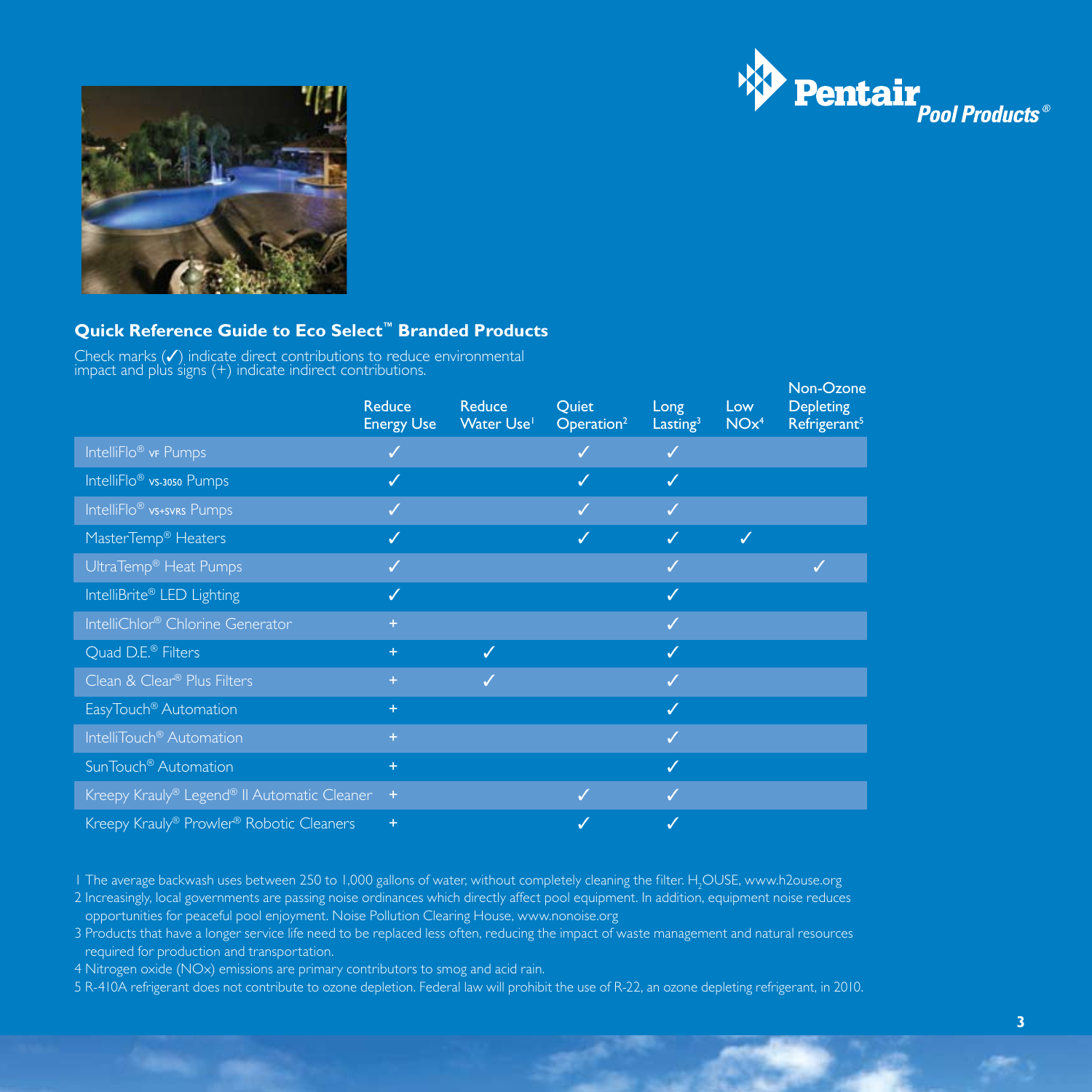### Variable Speed Pumps

Standard pool pumps can consume as much energy as all other home appliances combined—often costing more than \$1,000 per year! IntelliFlo® pumps can cut energy use up to 90%, generally saving \$620 to \$1,360\* in utility costs annually—more where rates are higher than average.



**IntelliFlo® VS-3050 Variable Speed Pump**

#### **Revolutionary pool pump slashes energy costs up to 90%**

- IntelliFlo employs exclusive permanent magnet motors (used in hybrid cars), a fundamentally more energy-efficient design compared to traditional induction motors.
- IntelliFlo includes a variable drive, digital controls, and proprietary software that allow custom programming of the optimum speed per function—filtering, heating, cleaning, operating water features, and more. For most all applications, the optimum speed is significantly lower than possible with traditional pump technology, so you can exploit a fundamental pump law: by going slower, power consumption is reduced.
- The result of these combined innovations is impressive savings... up to 90%.

#### \*Savings based on comparison pump running between 6 and 12 hrs/day at a national average of \$0.15/kWh in a 20,000 gallon pool. Savings may vary based on plumbing size and length, pump model, service factor, flow rates and other hydraulic factors.

#### **The quietest running pump on the planet**

**IntelliFlo® VF Variable Flow Pump**

• Thanks again to its permanent magnet motor and totally enclosed fan cooled (TEFC) design, IntelliFlo is also the quietest pump ever built—at low speeds, you may not even know it's operating.

**IntelliFlo® VS+SVRS Variable Speed Pump**

#### **Longer, trouble-free service life—greater return on investment**

- Permanent magnet motor produces far less heat and vibration than traditional induction motors. This results in less stress and wear on pump components and other equipment, too.
- Built-in diagnostics protect IntelliFlo from the most common causes of premature pump failure—overheating, freezing, and voltage irregularities.

#### **Now with added swimmer safety**

• New SVRS models feature a Safety Vacuum Release System that provides an added layer of anti-entrapment protection. It detects drain blockage and automatically shuts the pump off.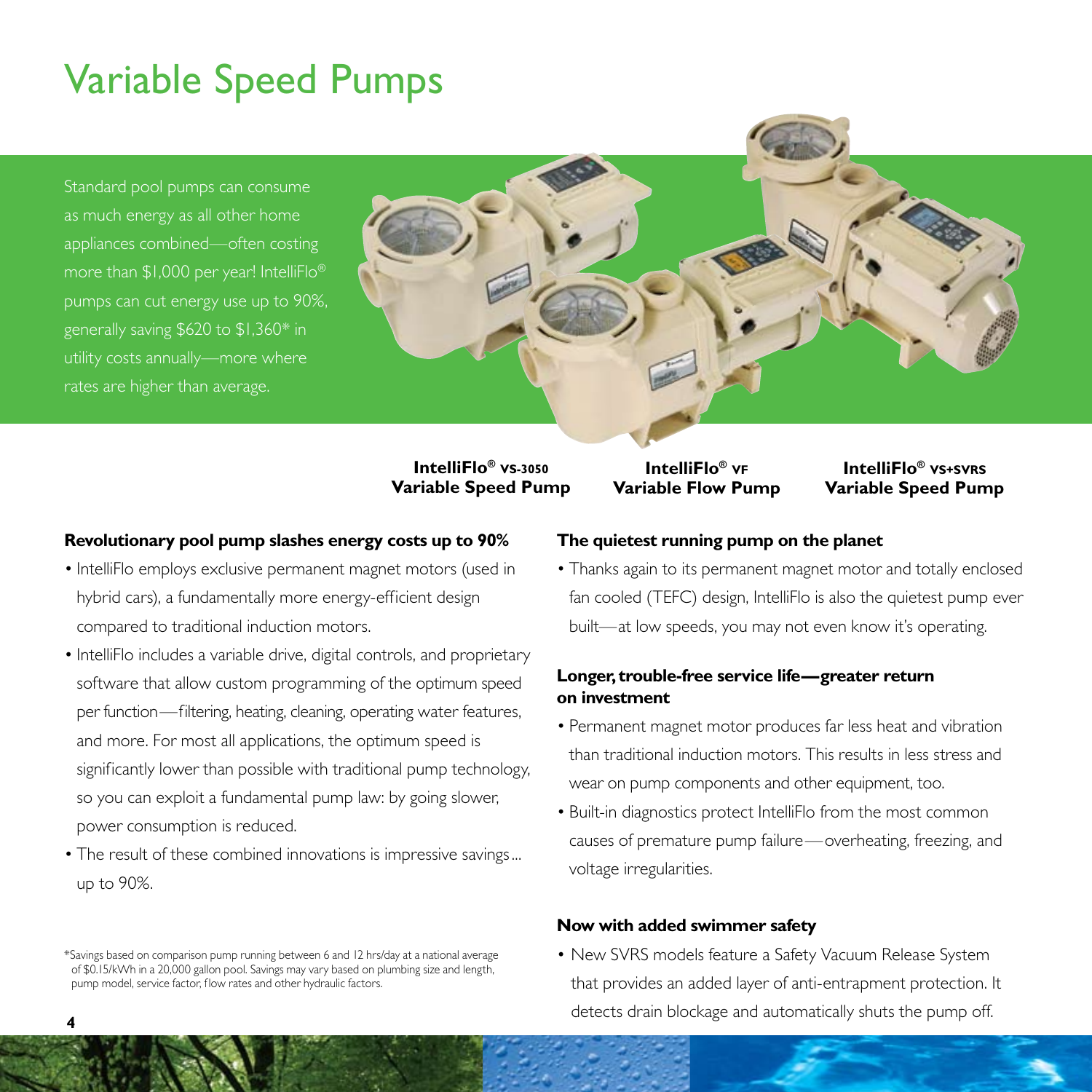

#### **Energy Savings**

Here are realistic estimates when comparing IntelliFlo pumps to a traditional pump running between 6 and 12 hours per day at various utility rates (in dollars per kilowatt hour [kWh]) in a 20,000 gallon pool.

- At \$0.15/kWh estimated savings range from \$620 to \$1,360<sup>\*</sup> per year.
- At \$0.20/kWh estimated savings range from \$825 to \$1,810<sup>\*</sup> per year.
- At \$0.30/kWh estimated savings range from \$1,240 to \$2,710<sup>\*</sup> per year.

#### **A note about utility rates**

Posted rates and effective rates are not the same thing. Your base posted electricity rate may be 10¢ per kilowatt hour (kWh) or less. So why are we starting our calculations at 15¢ per kWh? We've taken into account the many additional factors that make your effective rate higher:

- **1.** The stated rate is only for electricity used. It does not include user fees and taxes that vary by state and provider.
- **2.** In some states, rates increase substantially as a consumer uses additional electricity beyond a set baseline.
- **3.** Many providers assess a surcharge per kWh during the summer, because demand for electricity is higher.

**Visit our Energy Savings Calculator at www.pentairpool.com/calculators to calculate savings for different sized pools, run times, and utility rates.**

#### **Residential Pool Pump Savings Calculator**

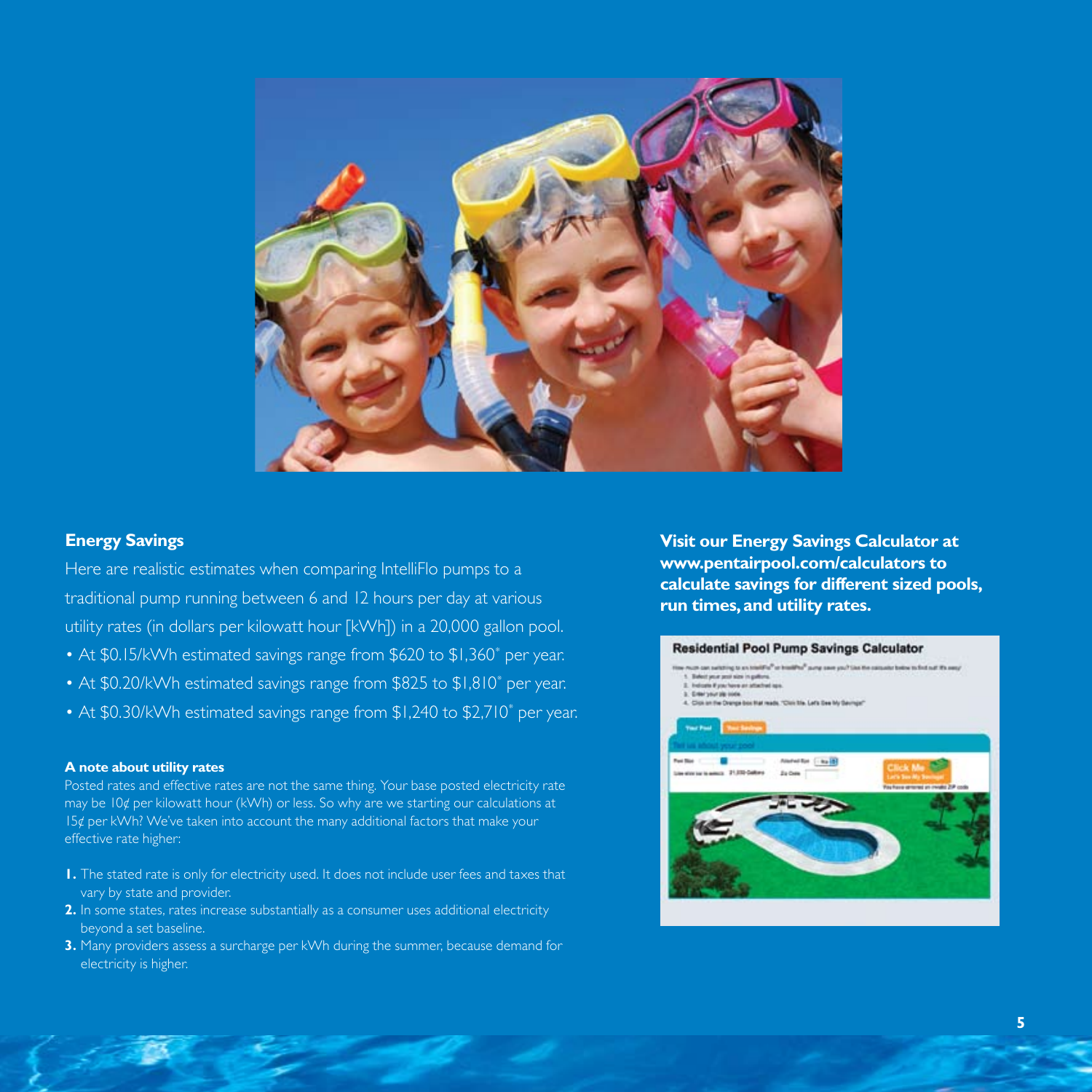# High Performance Heaters

MasterTemp® high performance heaters offer best-in-class energy low NOx emissions, making them



### **MasterTemp® High Performance Heaters**

#### **Best-in-class energy efficiency**

- High efficiency rating makes these heaters extremely economical to operate. If your pool heater is more than 5 years old, chances are a MasterTemp could quickly pay for itself in utility bill savings.
- Optimized fuel/air mix provides superior efficiency and faster heat up.

#### **Certified for low NOx emissions**

• In fact, our heaters outperform current industry standards for air pollution exhaust.

#### **Super-quiet operation won't intrude on pool leisure time**

#### **Built to last longer**

• Tough composite exterior won't corrode; stands up to extreme weather conditions.

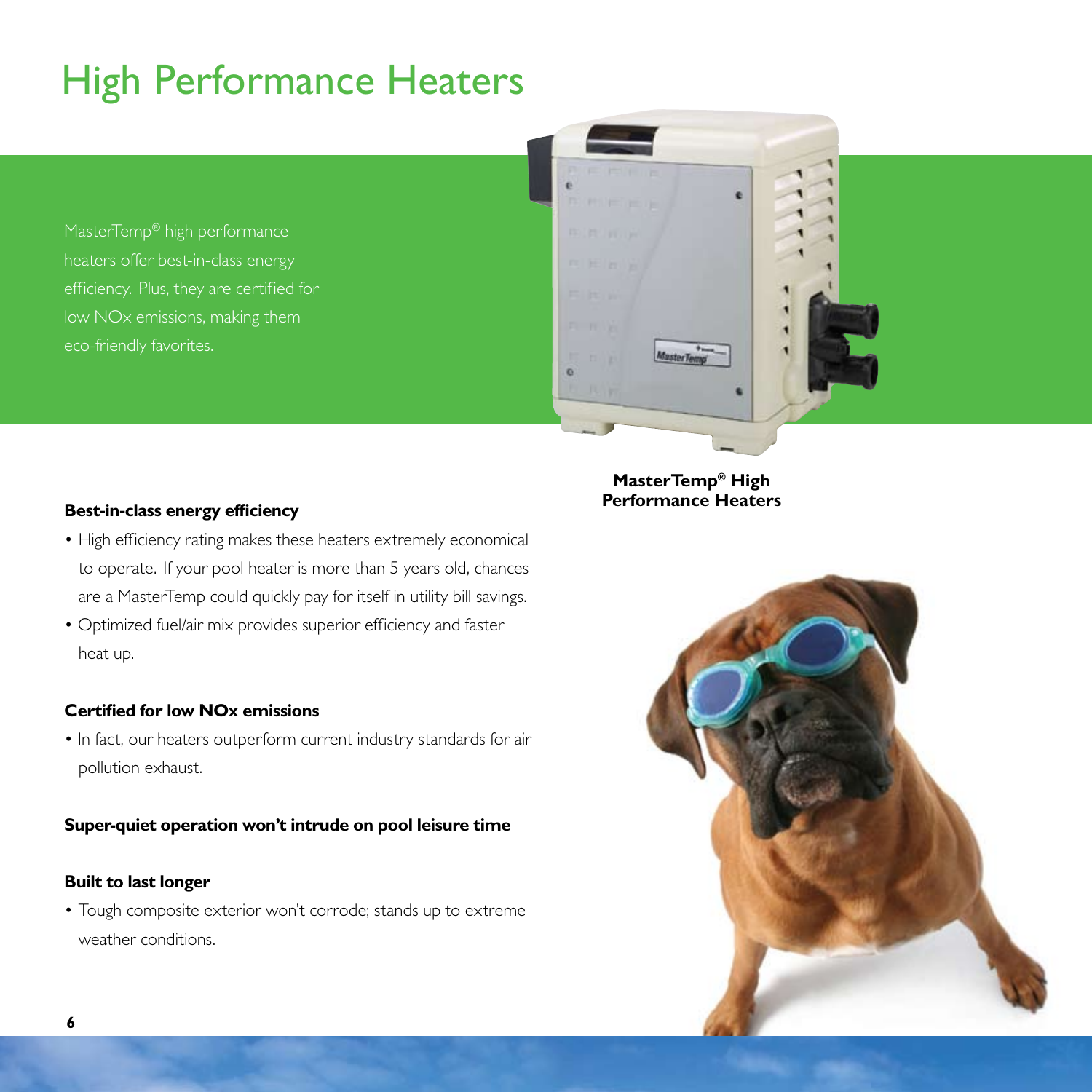### Heat Pumps

#### **UltraTemp® Heat Pumps**

When a heat pump is appropriate for your climate, it is the most energy-efficient heating option. The UltraTemp® heat pump transfers heat from the atmosphere to the pool or spa, saving up to 80% in energy costs compared to other types of heaters. Plus, it is charged with R-410A refrigerant, an environmentally safe, clean and non-ozone depleting refrigerant.

#### **Saves up to 80% in energy costs**

- Heat pumps are the most energy-efficient heating option.
- UltraTemp uses the most energy-efficient compressor available.
- State-of-the-art engineering design provides improved air flow, efficiency, heat output, sound reduction and overall performance.
- Check with your pool professional to see if a heat pump is appropriate for your region.

#### **Uses environmentally safe and clean refrigerant**

• The first heat pump that uses R-410A refrigerant, well ahead of federal law that will prohibit the use of R-22, an ozone depleting refrigerant, beginning January 1, 2010.

#### **Built to provide long-lasting value**

• Tough composite exterior won't corrode or fade; stands up to extreme weather conditions.

### **Compare the cost**

 $-2$ 

÷.

This chart illustrates how the UltraTemp heat pump generates up to 5.8 times more heat for the same cost. Costs are based on national average fuel costs\* and efficiencies. Please consult your local provider for current pricing.

| <b>Fuel Type</b> | $Cost*$       | <b>BTU/\$1.00</b> |
|------------------|---------------|-------------------|
| Electric         | \$0.114/kWh   | 29,930            |
| LP Gas           | \$2.510/Gal   | 29,729            |
| $\bigcirc$ il    | \$3.380/Gal   | 31,065            |
| Natural Gas      | \$1.370/Therm | 59,854            |
| <b>UltraTemp</b> | \$0.114/kWh   | 173,593           |

\*National average as published by the Depar tment of Energy (2008)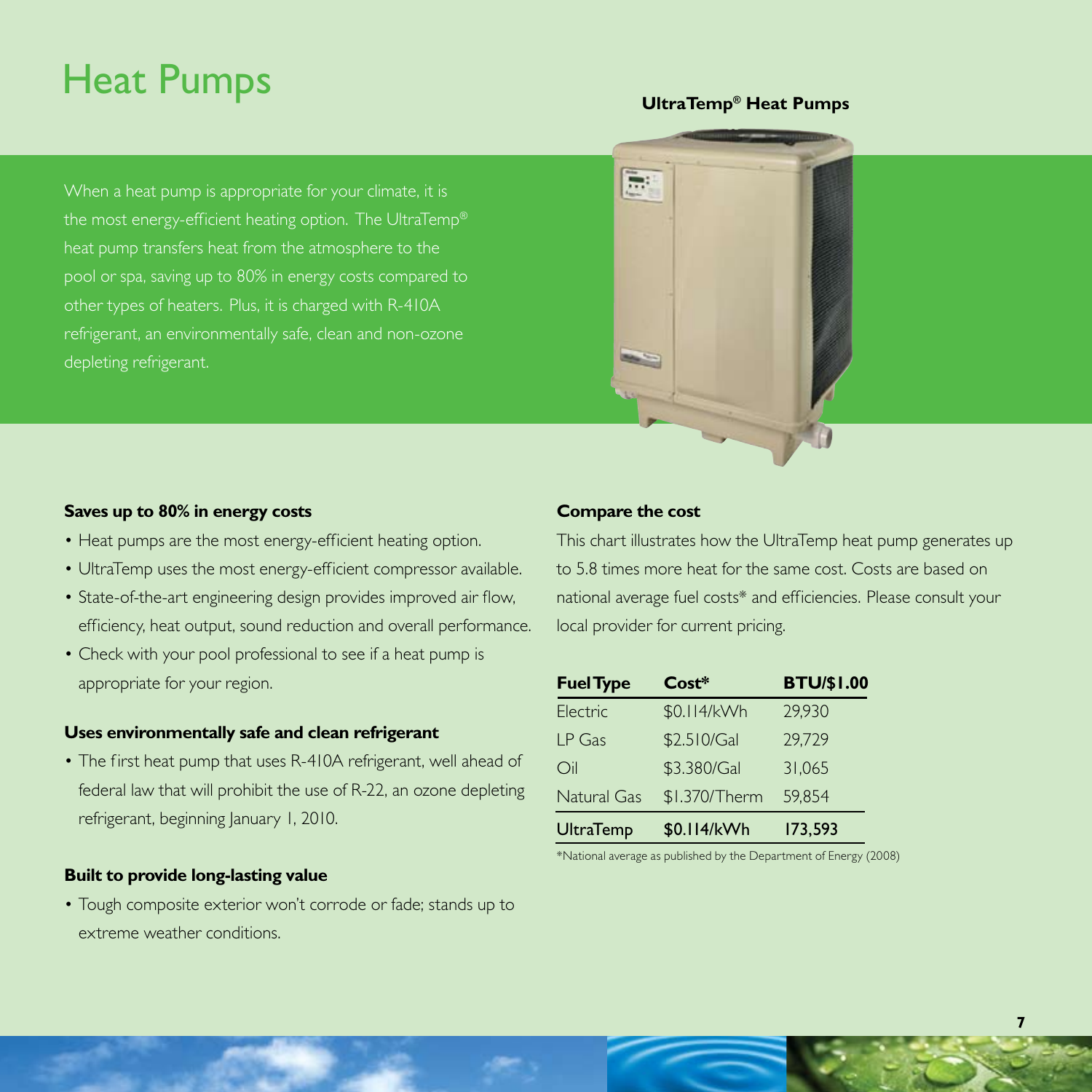# D.E. (Diatomaceous Earth) Filters

Water flows very efficiently through Quad D.E.® filters, allowing the use of smaller pumps or lower pump speeds to minimize energy use. And when you rinse cartridges rather than backwash, you can significantly reduce water use, too.

#### **More efficient water flow through Quad D.E. filters may allow use of smaller pumps or lower pump speeds to minimize energy use**

- Unique internal flow path ensures optimum filtration while reducing overall back-pressure.
- Can be installed without backwash valve, further increasing hydraulic efficiency.

#### **Cartridge cleaning options can significantly reduce water usage**

- When you can rinse the cartridges rather than backwash, water use is reduced by hundreds, if not thousands, of gallons per year.
- Large-capacity cartridges provide maximum filter surface area for greater dirt-trapping capacity and fewer cleanings.

#### **Durable construction provides longer service life**

• Chemical-resistant, fiberglass-reinforced polypropylene tank provides exceptional strength.





**Quad D.E.® Filter**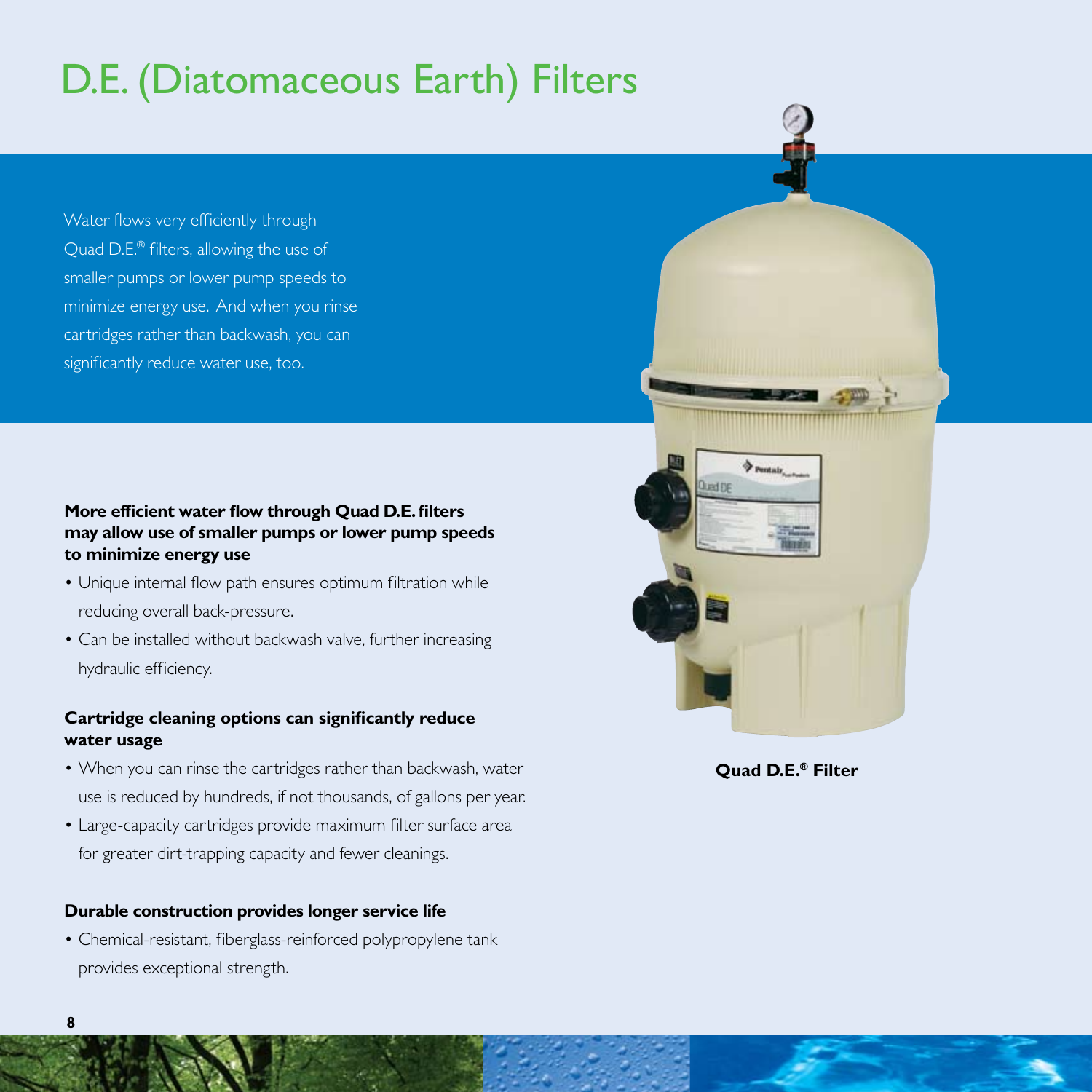## Cartridge Filters

Water flows very efficiently through the Clean & Clear® Plus cartridge filters, often allowing the use of smaller pumps or lower pump speeds to minimize energy use. And when you rinse cartridges rather than backwash, you can significantly reduce water use, too.



### **Clean & Clear® Plus Cartridge Filters**

### **More efficient water flow through Clean & Clear Plus cartridge filters may allow the use of smaller pumps or lower pump speeds to minimize energy use**

• Unique internal flow path ensures optimum filtration while reducing overall back-pressure.

#### **Rinsing cartridges uses less water compared to backwashing**

- When you rinse the cartridges rather than backwash, water use is reduced by hundreds, if not thousands, of gallons per year.
- Large-capacity cartridges provide maximum filter surface area for greater dirt-trapping capacity and fewer cleanings.

#### **Durable construction provides longer service life**

• Chemical-resistant, fiberglass-reinforced polypropylene tank provides exceptional strength.

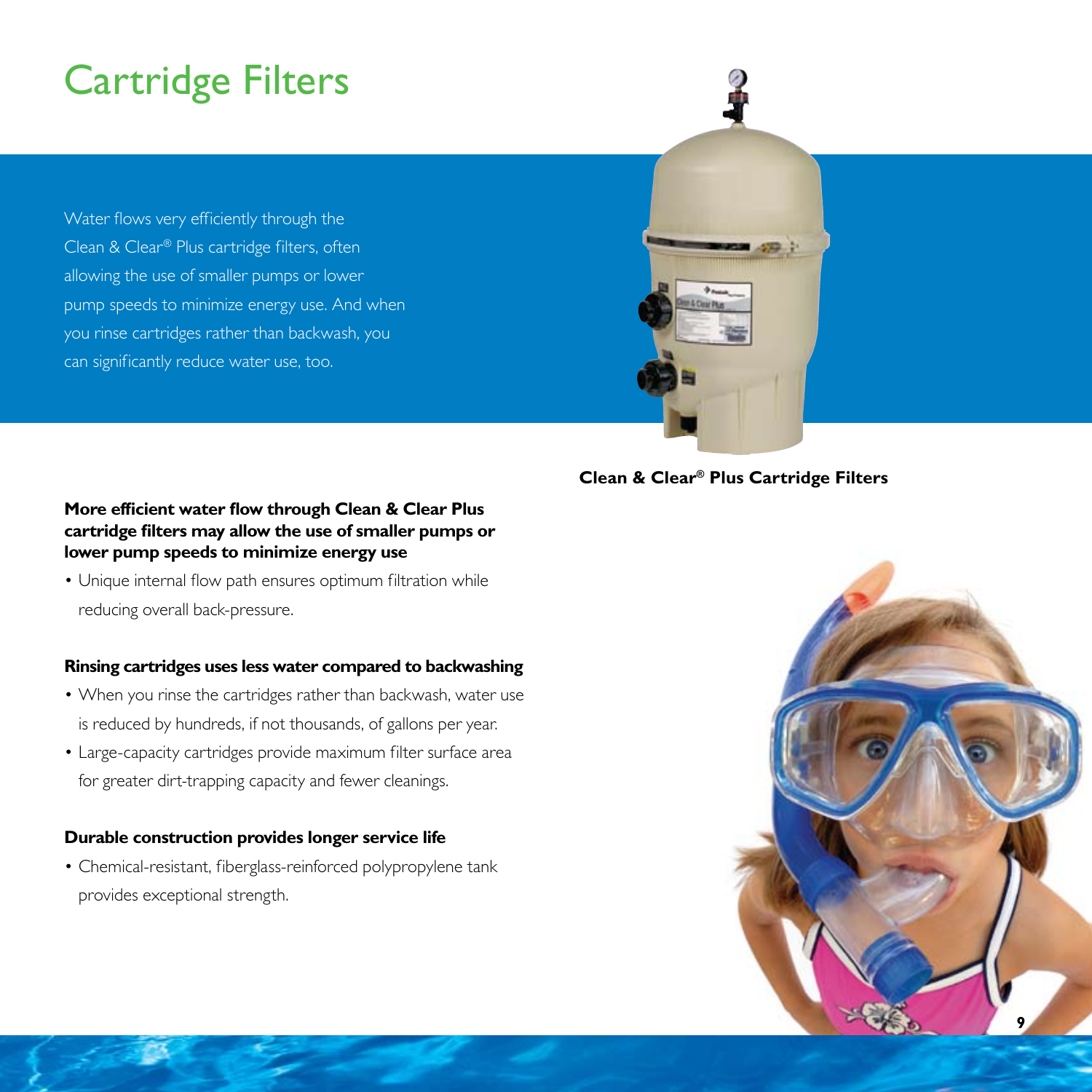### Automatic Pool Cleaners

The powerful Kreepy Krauly® Legend® II pressure-side pool cleaner and Kreepy Krauly® Prowler® robotic cleaners provide highly energy-efficient cleaning performance.



**Kreepy Krauly® Prowler® 710 Robotic Pool Cleaner**

**Kreepy Krauly® Prowler® 720 Robotic Pool Cleaner**

**Kreepy Krauly® Prowler® 730 Robotic Pool Cleaner**

**Kreepy Krauly® Legend® II Automatic Pool Cleaner**

### **Kreepy Krauly Legend II provides great value and powerful pressure-side cleaning**

- No need to buy or operate a separate booster pump, which saves money and energy.
- Front-wheel drive provides maximum traction on inclined surfaces and total cleaning coverage of pool bottom and walls.
- 4-wheel design and wide base prevent tipping (common with 3-wheel cleaners) for uninterrupted performance.
- Dual thrust jets for maximum power, speed and performance.
- 60% larger debris bag captures more dirt, wider bag opening makes emptying a cinch, and new snap-lock bag provides easy, secure closure.

#### **Kreepy Krauly Prowler robotic cleaners offer fast, eco-friendly cleaning performance**

- No booster pump required.
- Integrated filter reduces run time of your primary filtration system up to 25%, saving energy use and minimizing wear and tear.
- Plugs into a standard electrical outlet, using minimal power consumption.
- Dual pressure wash jets lift sand, silt and algae off the pool floor and walls—including surface pores where brushes can't reach.
- Cleans any size, shape and type of standard residential pool in just 60–90 minutes.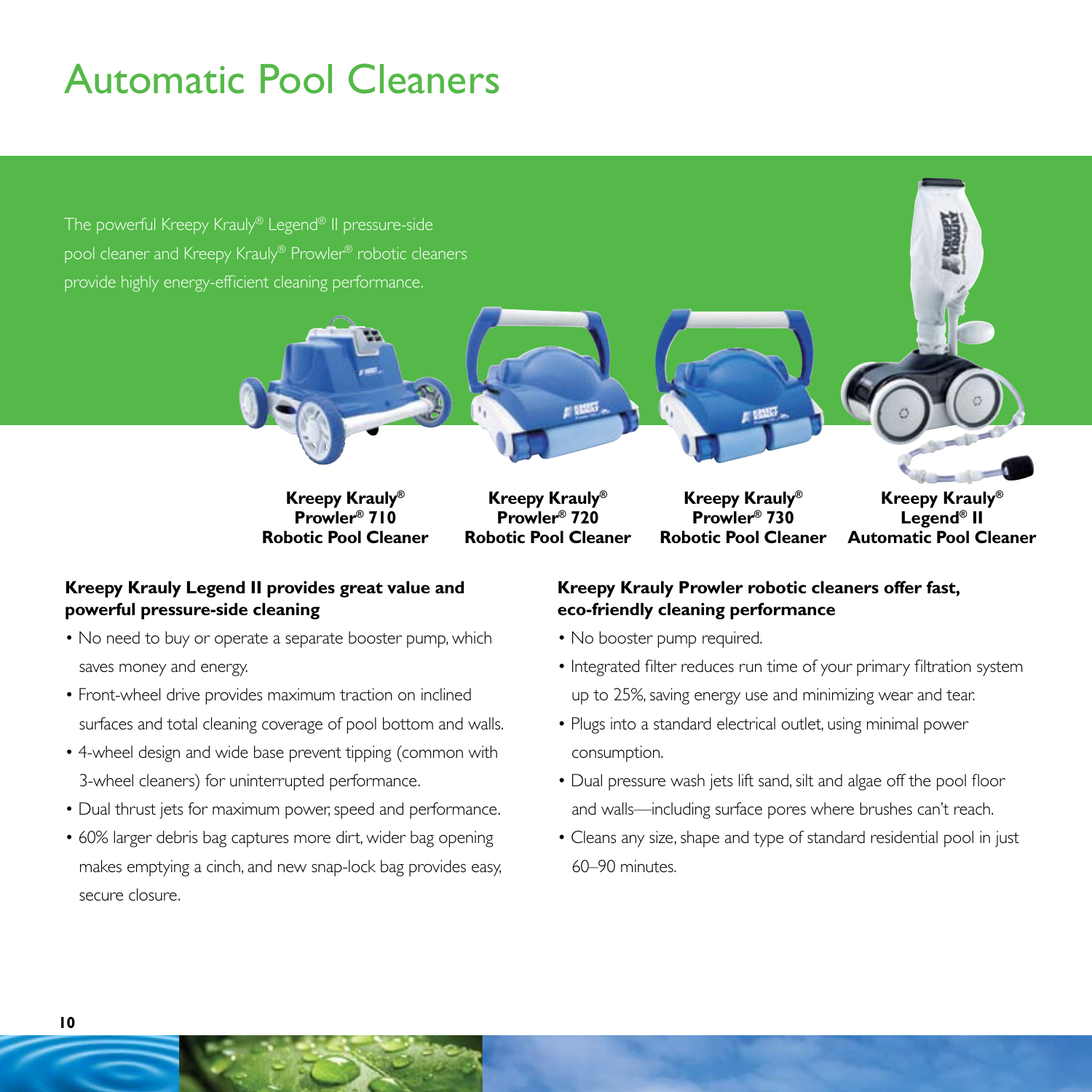### Automated Color-Changing and White Lights

IntelliBrite® 5g LED (Light Emitting Diode) pool lights and IntelliBrite® LED spa lights are the most energy-efficient pool and spa lighting option available. Plus, they can last longer, minimizing replacement cost and disposal.

### **LED lights use the least amount of energy of all lighting options**

• IntelliBrite 5g pool lights need only 30 watts to create the same light output as traditional incandescent and halogen pool lights at 161 watts—more than 81% less! And IntelliBrite spa lights use only 23 watts for the same light output compared to 47 watts for traditional lights.

#### **LED lights are more durable and can last longer**

**IntelliBrite® 5g LED Pool Lights**

• Cool-running LED lights are durable, solid-state technology, with no internal filament to wear out.

**IntelliBrite® LED Spa Lights**

 $\mathcal{U}(\mathbf{r})$ 

• Unlike many LED pool lights, IntelliBrite 5g lights continue to work even when a single LED goes out.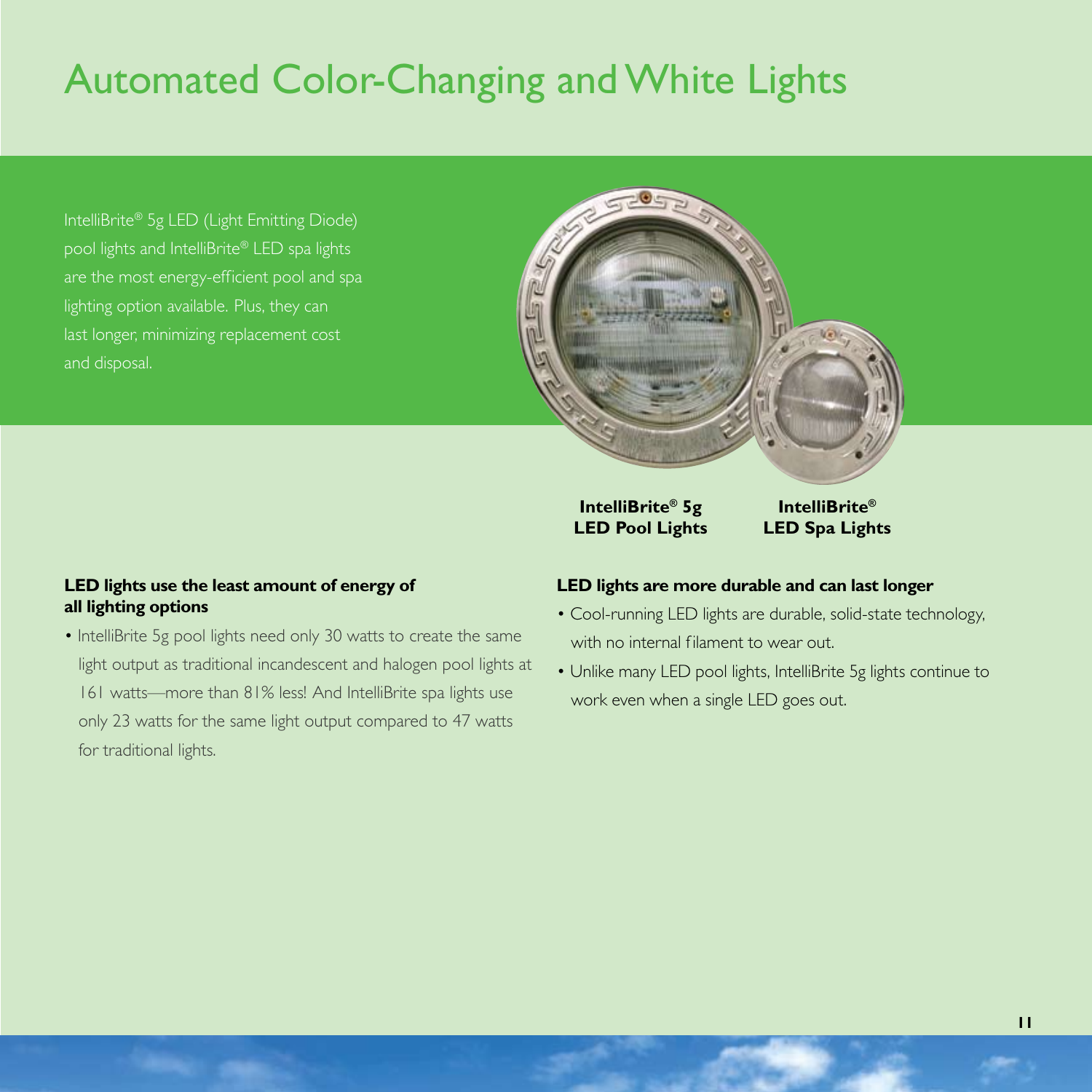### Automation

Pentair control systems can optimize energy use and equipment performance by automating and synchronizing equipment scheduling. They prevent problems and waste so you don't have to rely on your memory or limited time clocks to operate or turn off equipment.







**IntelliTouch® Indoor Control Panel**

**EasyTouch® Automated Controls**

**SunTouch® Automated Controls**

#### **Automated control systems can help offset rising utility costs.**

- Equipment schedules are easily altered to account for changes in pool usage, weather, and other factors that impact overall equipment performance.
- Equipment isn't accidentally left on for extended periods, thereby wasting energy (for example: lights, cleaners, heaters).
- Control systems make it easier to take advantage of off-peak, seasonal utility rates.



IntelliTouch now has a ScreenLogic® app for iPhone®, iPod touch® and iPad™.

**12** iPhone®, iPod touch® and iPad™ are trademarks and/or registered trademarks of Apple Inc.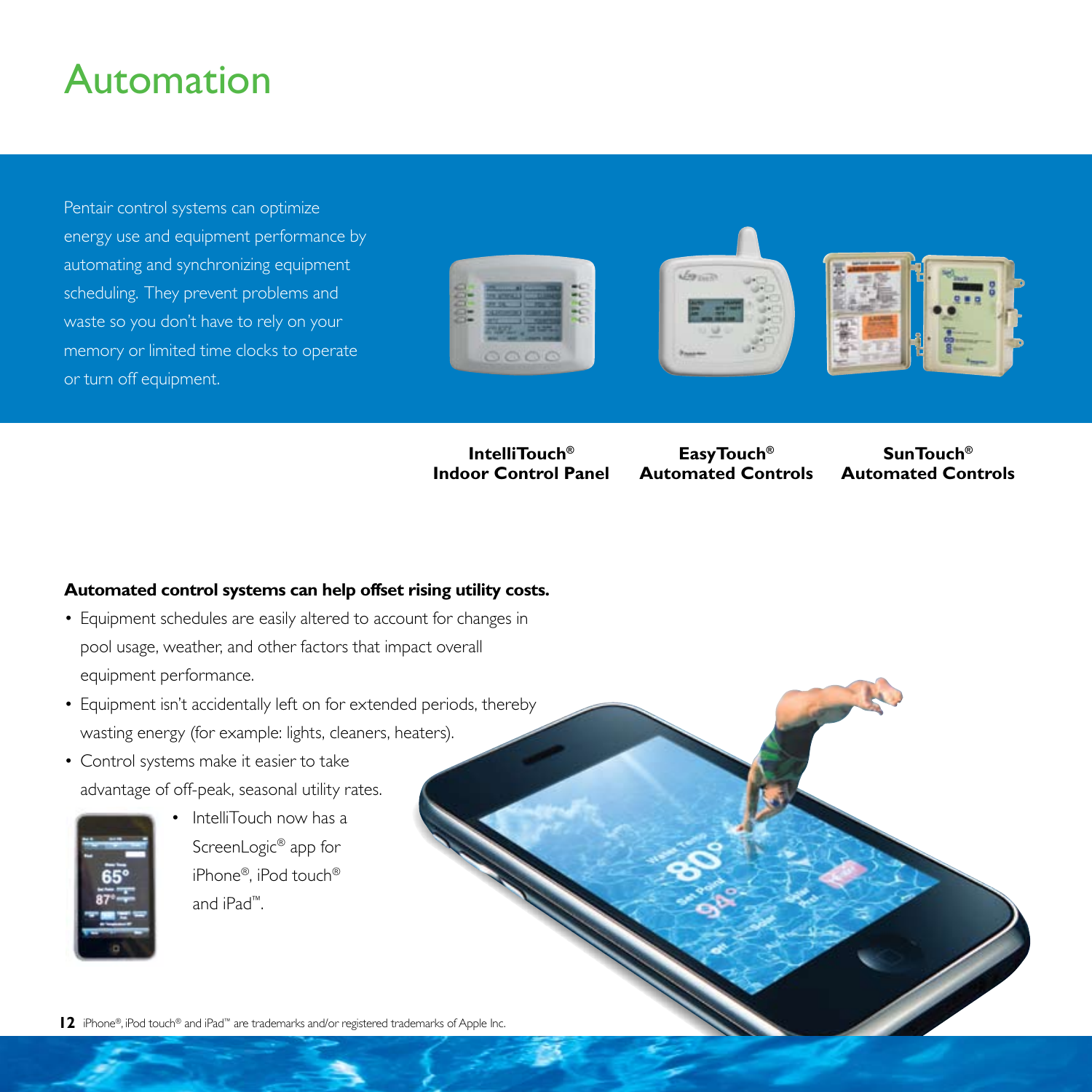### Automatic Chlorine Generator

Using only natural table salt, the IntelliChlor® automatic chlorine generator creates pure chlorine in your pool and eliminates the need to buy, store, and add harsh chlorine products manually. In effect, fewer resources are used in the production, packaging, and transportation of these chemical compounds.

#### **Production and transportation energy and waste are reduced**

• Less chlorine needs to be produced at chemical processing plants for use in swimming pools and spas. This reduces emissions and energy use from production, packaging, and transportation.

#### **Provides effective sanitization performance without the drawbacks of expensive chlorine compounds**

- You no longer need to buy, transport, store, or handle chlorine products. This reduces the chance of spills or accidental exposure and eliminates cost.
- Because the chlorine is pure, the odor, stinging eyes, and irritated skin caused by additives in packaged chlorine are eliminated.

**IntelliChlor® Automatic Chlorine Generator**

#### **Engineered to stand up to the toughest pool conditions and provide years of dependable service**

Imellichlor

- Control electronics are isolated in the cell for longer cell life.
- Waterproof electronics provide maximum reliability.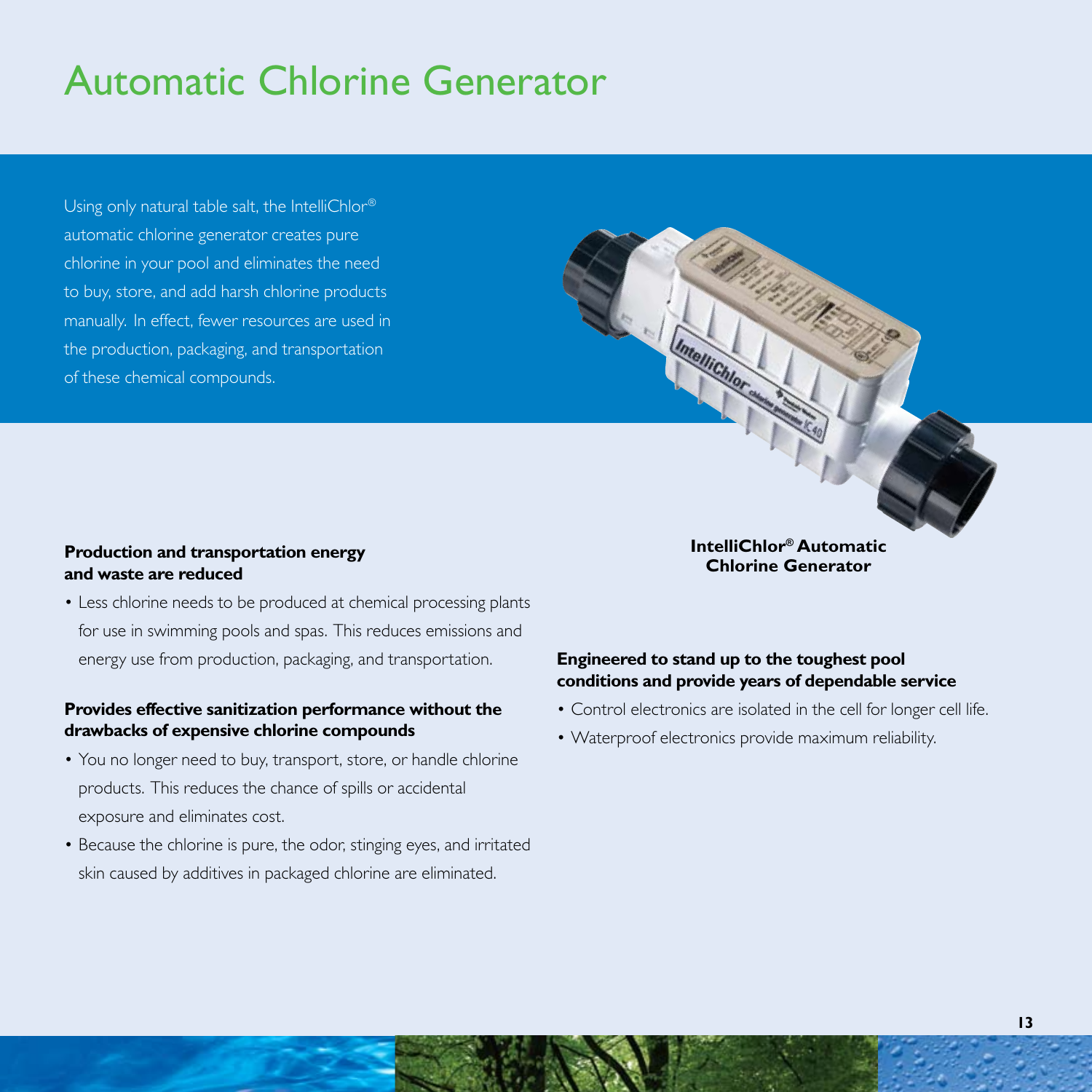### How the Systems Approach Delivers Even More

As you've seen, there is a compelling "green case" for our products under the Eco Select<sup>™</sup> brand. Every one of these products can lay claim to saving energy, water, reducing noise, maintaining air quality, or delivering combinations of these environmental benefits.

Perhaps most compelling of all is when you link these "best in breed" choices into a single green system. Not only do you deliver individual products that are more environmentally responsible than other choices, there can be synergistic effects as well.

#### **Examples include:**

• Optimizing pump speed automatically improves the effectiveness of the filter media. It traps more dirt by allowing better utilization of the media's surface area, postpones pressure increases, and extends the time between cleanings. You minimize energy use on the front end, minimize wash water use on the back end, and get cleaner water all along the way.

- Optimizing flow from the pump to the heater results in faster heat-up and greater efficiency so run times may be reduced and energy saved.
- Running the filter pump longer at a lower speed/flow for energy savings also improves the effectiveness of sanitization chemicals… delivering improved water quality with less total chemical consumption.

Pentair Water

- Variable speed pump capability minimizes energy use by solar- powered systems that require high flow to initiate but less flow pressure to maintain circulation.
- Adjusting the output flow of a variable speed pump to match the exact requirements of a booster-free pressure-side cleaner, rather than relying on an oversized conventional pump, optimizes cleaning while minimizing energy use.



**Your pool professional will help you optimize your system for peak performance to minimize your energy and water use.**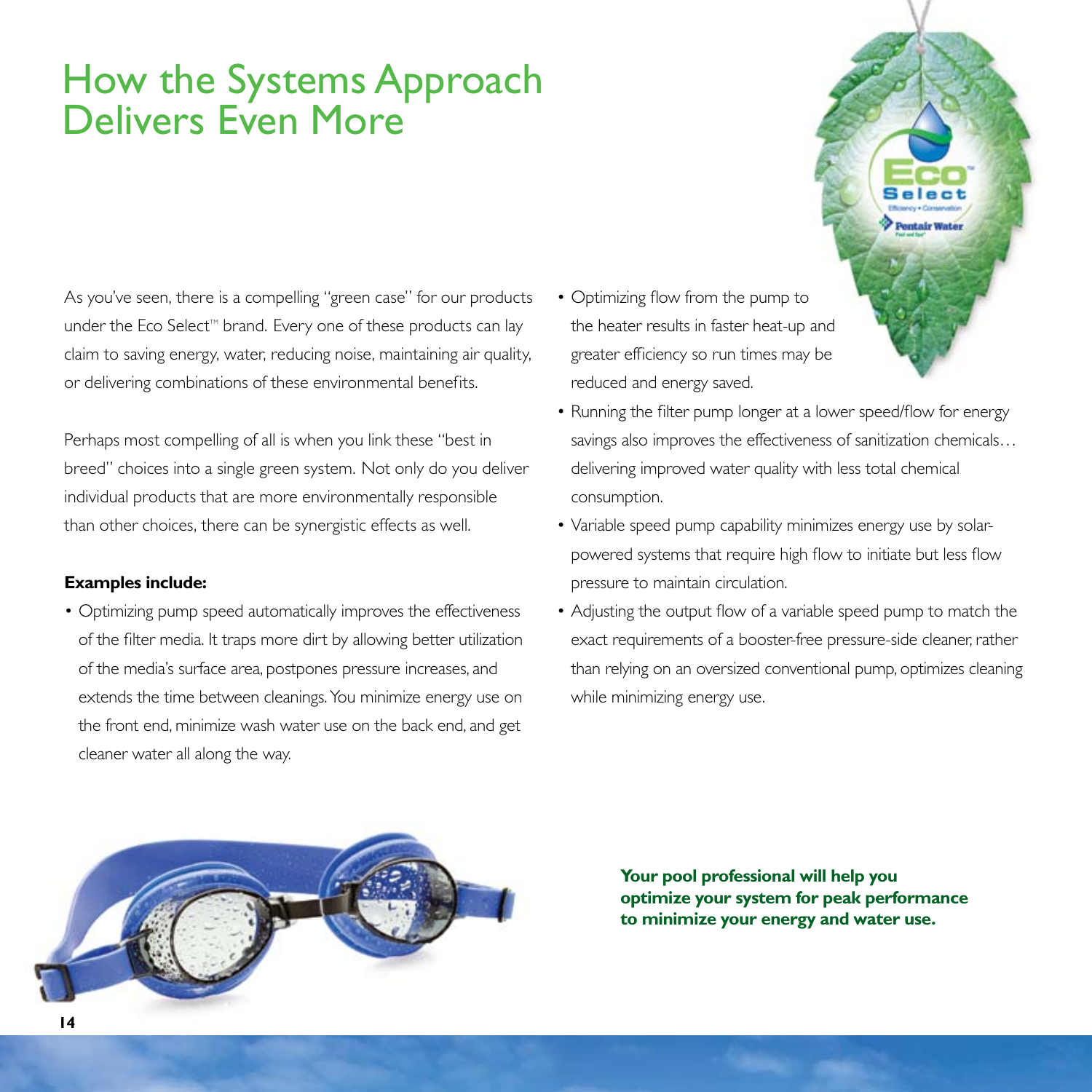### Energy-Saving Pool Tips

To support your efforts to make your pool and spa as economical and eco-friendly as possible, below are some changes you can make that can help conserve energy and water while reducing your operating costs.

#### **Heating & Heat Loss**

- Reduce heat loss by using a pool cover. According to the U.S. Department of Energy, savings of 50% to 70% are possible.
- Fencing, hedges, landscaping, and cabanas that shelter your pool from prevailing winds will further reduce heat loss.
- If you use your pool only on weekends, reduce your heater or heat pump thermostats settings by eight to ten degrees during the week.
- When leaving for vacation for more than a week, unless freezing conditions are expected, turn off the pool heater or heat pump.
- According to the National Swimming Pool Institute and the American Red Cross, the most healthful swimming temperature is 78°F. Reducing your heater or heat pump thermostat to maintain a 78°F or lower temperature will also help conserve energy.

#### **Circulation**

- Replace your pool pump with a more energy-efficient model.
	- –New variable speed pumps with permanent magnet motors and digital controls can save as much as 90% in utility costs compared to one- or two-speed pumps with induction motors.
		- –If using an energy-efficient one- or two-speed pump, make sure your pump is sized to your pool's requirements.
- Reduce pump speed to reduce energy use. Remember the pump law: by going slower, power consumption is reduced.
- For good water maintenance, circulate water through filter only once per day. Additional cycles are generally unnecessary and waste energy.
- Run your pool's filtration system during off-peak hours when electricity demand is lower, generally between 8 p.m. and 10 a.m.
- Keep intake grates clear of debris. Clogged drains require the pump to work harder.
- To obtain maximum filtration and energy efficiency, clean your filter regularly, as required.